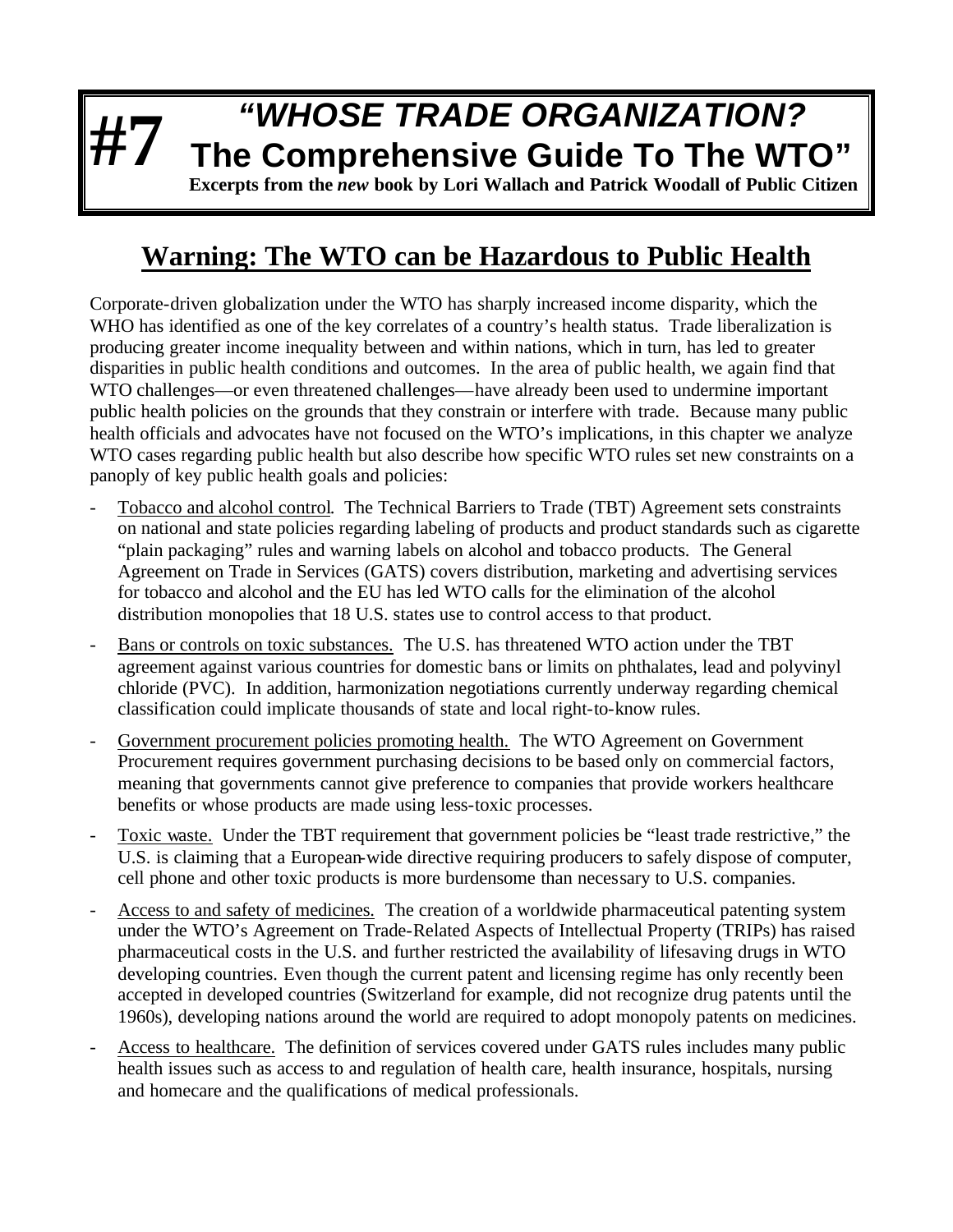Water and sewage infrastructure. GATS rules also promote the privatization and deregulation of services which raise serious public health issues regarding access to and quality of such basic services as safe drinking water, solid waste collection and sewage systems.

The impact of these constraints is further demonstrated through in-depth analysis of the following cases:

- **The refusal of the American Gerber Products Company to comply with Guatemalan infant formula labeling laws that implemented the WHO/UNICEF "Nestle's Code" on the grounds that the laws violated trademark protections provided in the WTO's TRIPs agreement.** The Guatemalan law forbid pictorial depictions of healthy babies aimed at inducing illiterate people to replace breast feeding with formula which, when mixed with unsanitary water, was causing an epidemic of avoidable infant deaths. Gerber refused to remove its trademark "Gerber Baby" from its labels. The law might have withstood the threatened WTO challenge. However, to avoid the prohibitive cost of mounting an uncertain defense, Guatemalan authorities instead exempted imported formula from this important public health law, whose success in saving babies' lives had led to Guatemala previously being held up as an example by UNICEF.
- **Canada's outrageous WTO challenge of France's asbestos ban.** While a strict reading of WTO rules would have resulted in the panel overturning the ban, the enormous political pressure surrounding the case pushed the WTO tribunal hearing the dispute to apply various legal contortions that resulted in a ruling that the law did not violate WTO terms. Unfortunately the jurisprudence established with this political escape route also could limit use of WTO exceptions that can apply to health policies in future cases.
- **The long-running U.S. trade campaign to protect big Pharma's drug monopoly profits.**  The U.S. initiated a formal WTO challenge of a Brazilian law on compulsory licensing of medicines and threatened Thai and South African affordable drug access laws with WTO challenges. In 2002, the U.S. also scuppered efforts to reach a WTO deal on permissible imports of compulsory-licensed drugs and then in August 2003, finally accepted an agreement that imposes an array of new requirements on nations seeking to import compulsory licensed drugs. Compulsory licensing is permitted under WTO rules, but many countries have been convinced not to use compulsory licenses because of WTO threats and the related fear of having to spend precious time and resources fighting the U.S. and other developed nations in the WTO. Yet when the U.S. faced the 2001 anthrax crisis, it considered issuing a compulsory license for the antibiotic CIPRO even as it was seeking to stop developing countries from using compulsory licenses.
- **U.S. trade threats against tobacco regulations around the world.** The U.S. successfully fought to exclude language from the recent World Health Organization agreement on tobacco regulation that would have specifically given the agreement's health rules priority over international trade laws. U.S. cigarette manufacturers have also threatened action under the trademark protection rights of the TRIPs agreement and other trade cla ims to overcome cigarette labeling and tobacco import control laws in foreign markets. For example, U.S. cigarette companies argued that a plain-paper packaging law would violate Canada's NAFTA and WTO intellectual property obligations and would have required the Canadian government to pay millions of dollars in NAFTA expropriation claims. The same companies have also fought off regulatory bans on their "mild" and "light" products (which have been shown to mislead consumers into believing that these cigarettes are less harmful than other varieties) on the grounds that these trademarked brand names are protected under WTO rules. In the 1980s,